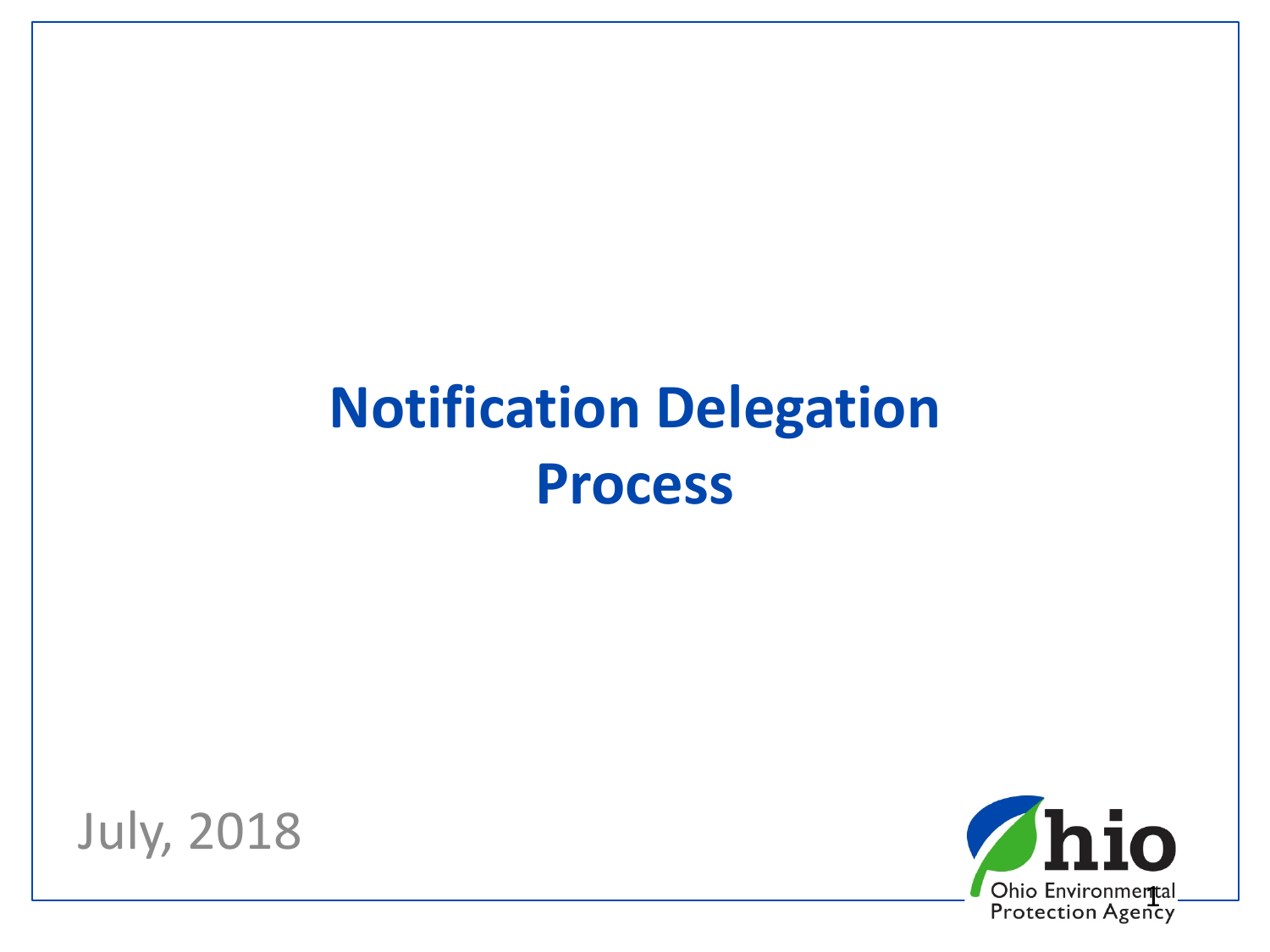### **Delegation Process**

- As of July 13, 2018, individuals who use the eBusiness Center to submit asbestos project notifications may delegate authority to revise a notification to other eBusiness Center users.
- There are two (2) potential roles involved with delegation:
	- 1. "Responsible Official"
	- 2. "Delegated Responsible Official"

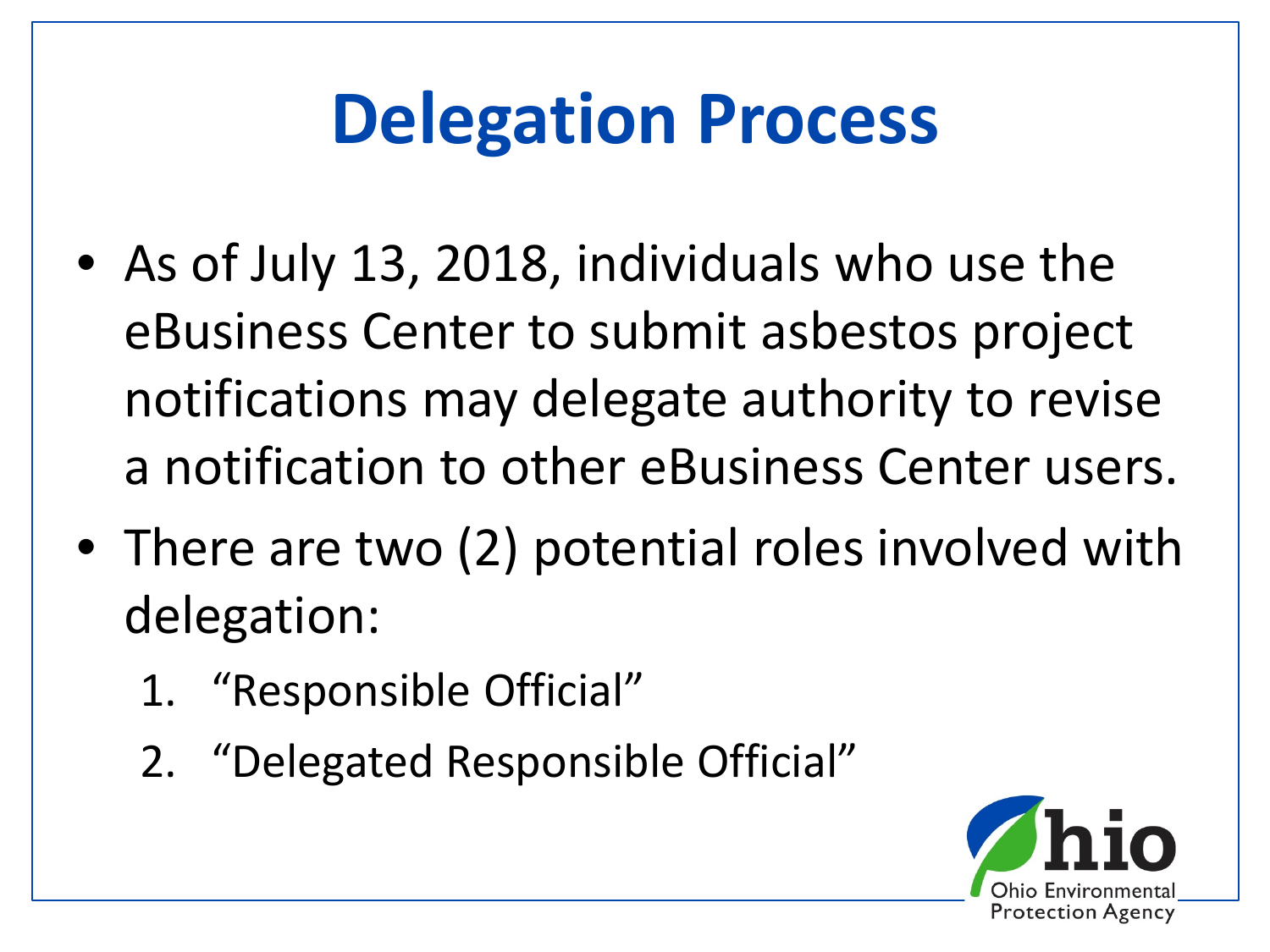### **Delegation Process**

- 1. "Responsible Official"
	- If you choose "Yes" to make the user a "Responsible Official", they will be able to revise the notification **and** be able to delegate either of the two roles to other eBusiness Center users.
- 2. "Delegated Responsible Official"

- If you choose "No" to the "Responsible Official" question, they will be listed as a "Delegated Responsible Official" and will only be able to revise that notification. (They **will not** be able to delegate a role to another eBusiness Center user.)

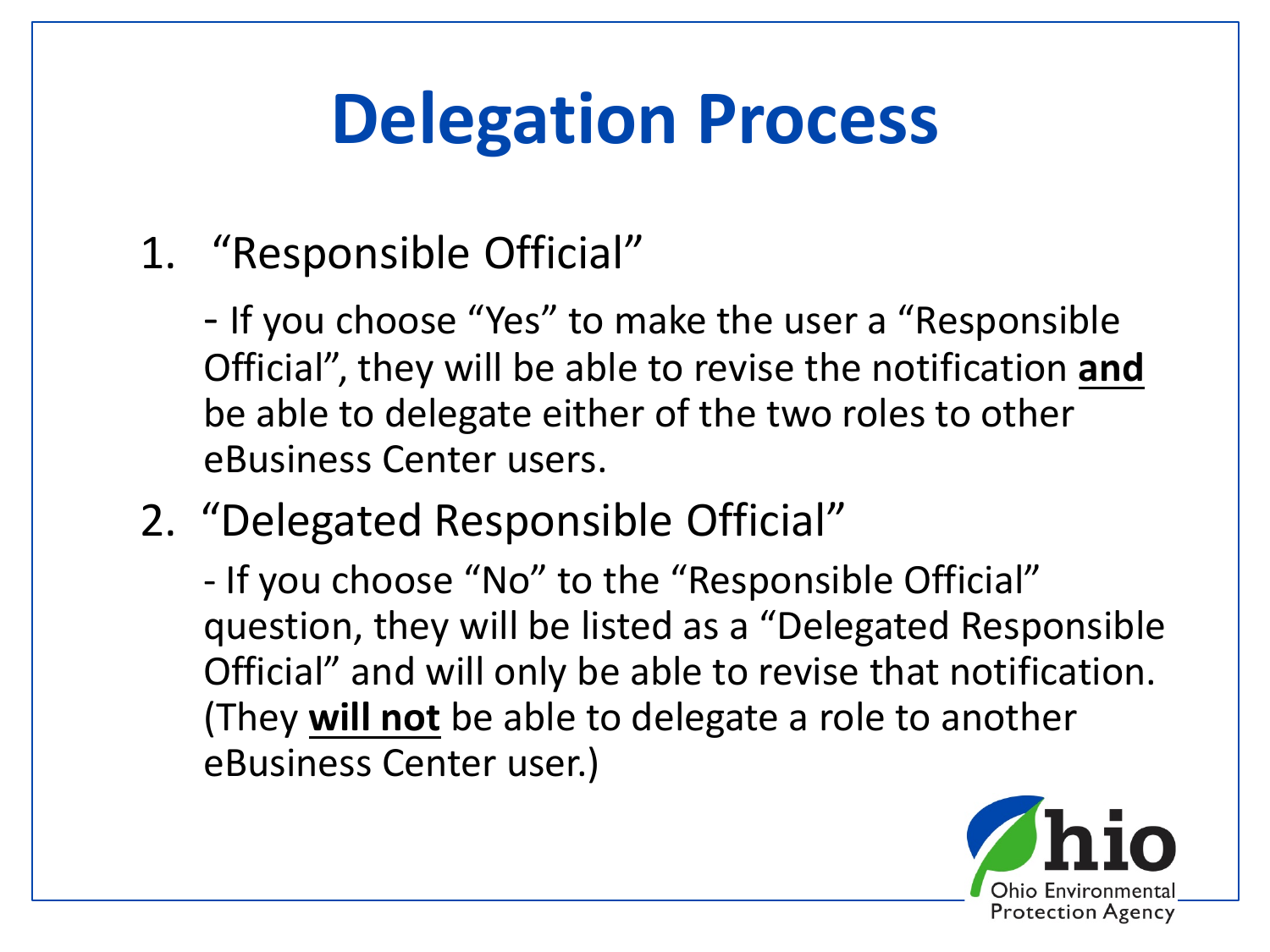# **Delegation Process (Step 1)**

#### From the eBusiness Center homepage, click on "Asbestos Project Notification"

|                                              | My Account $\mathbf{v}$ Audit $\mathbf{v}$ Service Admin $\mathbf{v}$<br>eBusiness Home |  |  |  |  |  |  |
|----------------------------------------------|-----------------------------------------------------------------------------------------|--|--|--|--|--|--|
|                                              | Welcome to the Ohio EPA eBusiness Center                                                |  |  |  |  |  |  |
| <b>Available Services</b><br>(What is this?) |                                                                                         |  |  |  |  |  |  |
|                                              | <b>Service</b>                                                                          |  |  |  |  |  |  |
|                                              | <b>Air Services</b>                                                                     |  |  |  |  |  |  |
| Asbestos Project Notification                |                                                                                         |  |  |  |  |  |  |
| Conference and Events Registration           |                                                                                         |  |  |  |  |  |  |
|                                              | Division of Surface Water Credible Data                                                 |  |  |  |  |  |  |
|                                              | Division of Surface Water NPDES Permit Applications (STREAMS)                           |  |  |  |  |  |  |

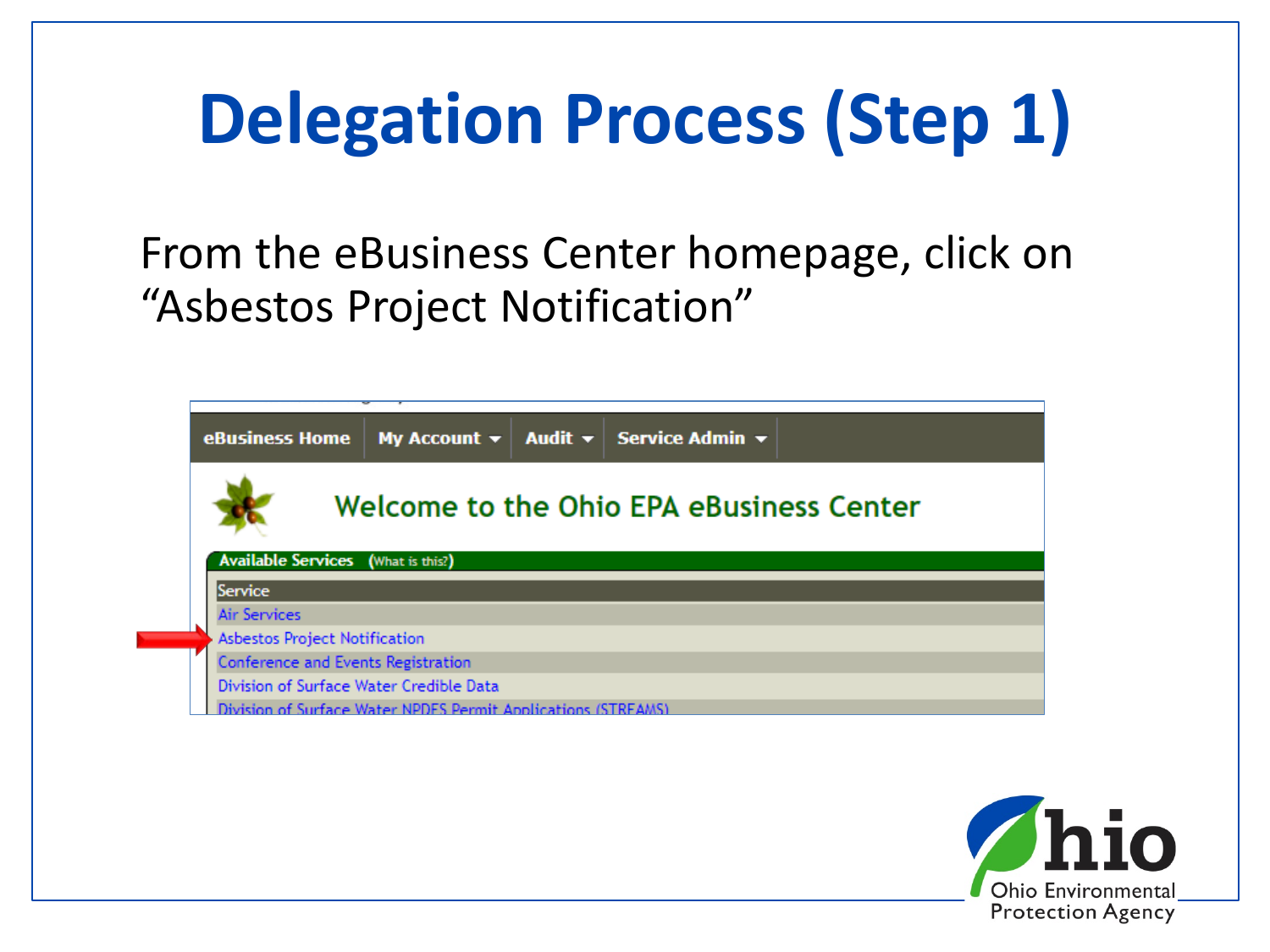# **Delegation Process (Step 2)**

#### For the notification you want to delegate, click on the "Action" button and select "Delegate"

| <b>ANotification Number</b> | <b>Owner Name</b>                | <b>Status</b>                           | <b>Actions</b>            |
|-----------------------------|----------------------------------|-----------------------------------------|---------------------------|
| ■96920                      | <b>GENERAL ELECTRIC AVIATION</b> | Accepted                                | Actions $\sim$            |
|                             |                                  |                                         | <b>O</b> View current pdf |
|                             |                                  | <b>←</b> View                           | L Download all pdf        |
|                             |                                  | <b>C</b> Revise                         |                           |
|                             |                                  | <b>Projects</b>                         |                           |
|                             |                                  | View Notes                              |                           |
|                             |                                  | <b>Z</b> Delegate                       |                           |
|                             |                                  |                                         |                           |
|                             |                                  |                                         |                           |
|                             |                                  |                                         |                           |
|                             |                                  |                                         |                           |
|                             |                                  | hio                                     |                           |
|                             |                                  | Ohio Environmental<br>Protection Agency |                           |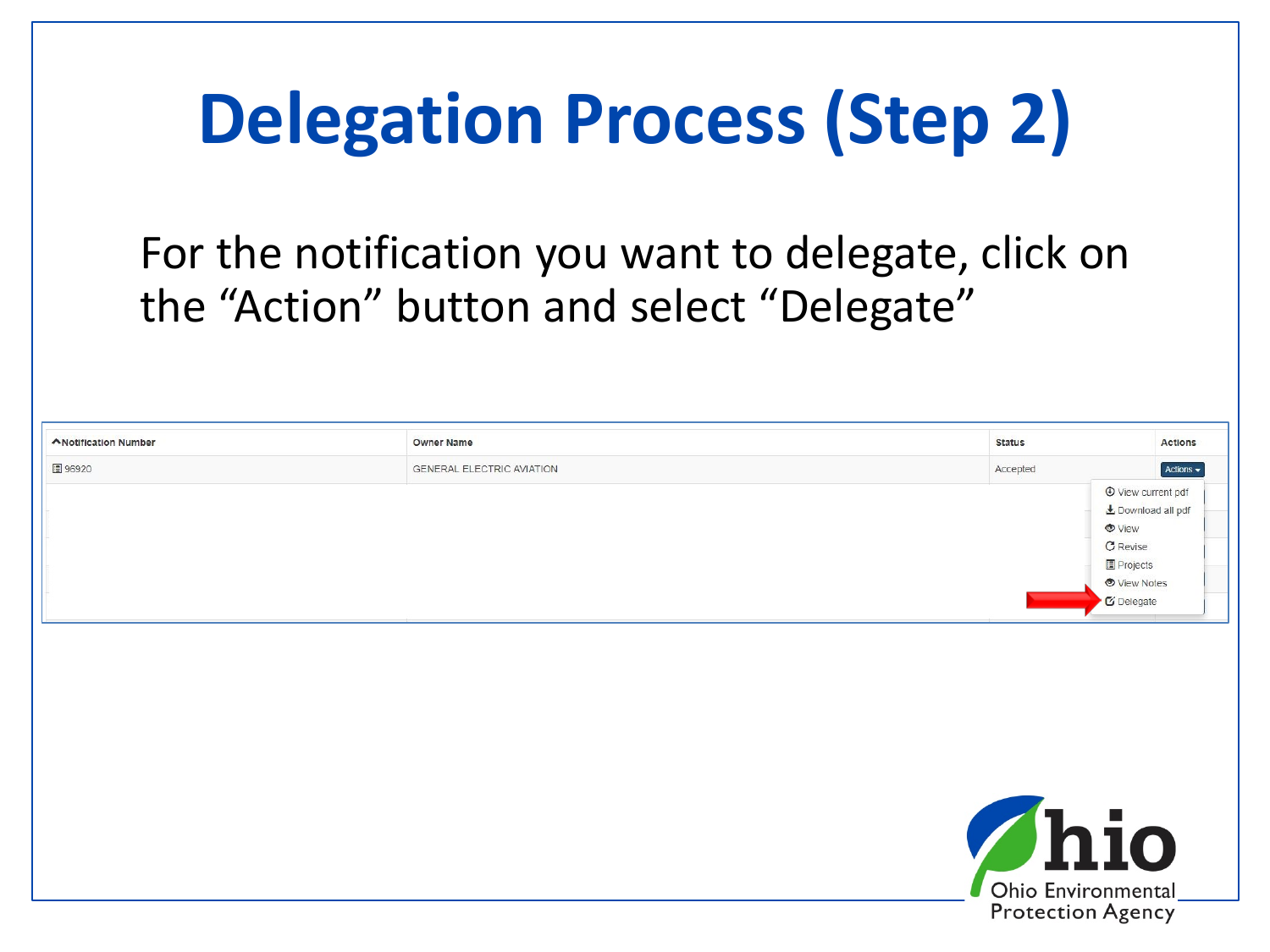# **Delegation Process (Step 3)**

- 1. On the Delegate Notification pop-up screen, enter the account name of the user to whom you want to delegate access.
- 2. Choose whether to make that user a Responsible Official (Click "Yes" or "No").
- 3. Click on the "Delegate" button.

| <b>Delegate Notification</b> |          |                                         |                  |                                |
|------------------------------|----------|-----------------------------------------|------------------|--------------------------------|
| <b>Enter Account Name:</b>   | mneedham | <b>Make</b><br>Responsible<br>Official: | <b>No</b><br>Yes | Delegate                       |
|                              |          | There are no other account assignments. |                  |                                |
| <b>UserID</b>                |          | Role                                    |                  | <b>Actions</b>                 |
| Filter all columns           |          |                                         | First            | Previous<br>Next<br>Last<br>-1 |
|                              |          |                                         |                  | Done                           |
|                              |          |                                         |                  |                                |
|                              |          |                                         |                  |                                |
|                              |          |                                         |                  |                                |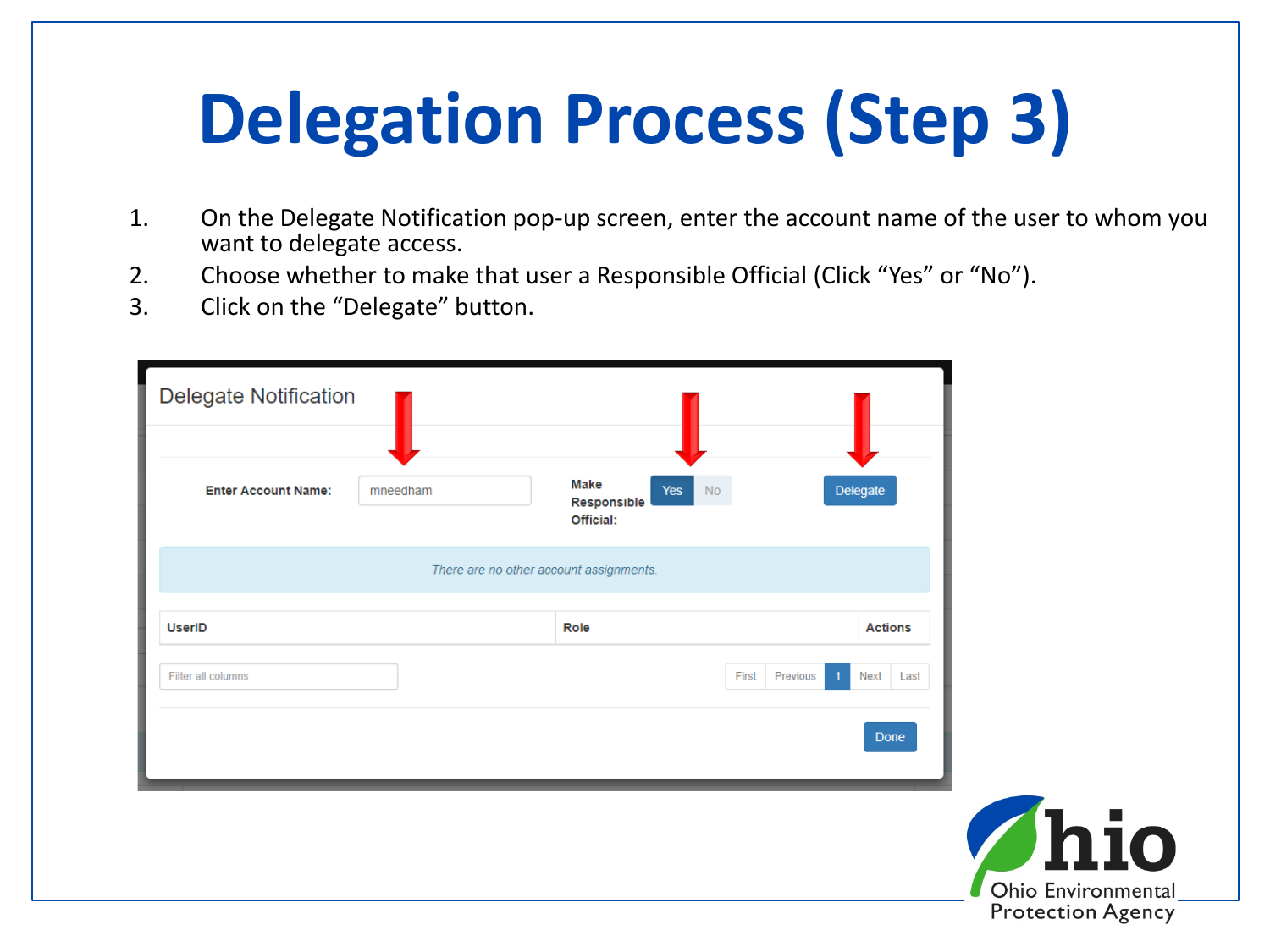# **Delegation Process (Step 4)**

Read the legal statements. If you want to continue with delegation, provide your Security Question Answer and PIN, then click "Submit.

| By transmitting this information using this Personal Identification Number (PIN), I certify that: (1) I have been authorized by Ohio EPA                                                                                                                                                                                                                                                                                                                                                                                                               |                    |
|--------------------------------------------------------------------------------------------------------------------------------------------------------------------------------------------------------------------------------------------------------------------------------------------------------------------------------------------------------------------------------------------------------------------------------------------------------------------------------------------------------------------------------------------------------|--------------------|
| to use this PIN; (2) I am aware of and understand the requirements of my PIN Subscriber Agreement and it is my belief that I have<br>complied with the terms of that agreement in all respects and am using this PIN in accordance with that Agreement; (3) I reviewed, or<br>had the opportunity to review, the electronic version of the information, and I am transmitting the information knowingly; (4) I am<br>without any reason to believe that the confidentiality of my PIN or security questions has or may have been compromised now or at |                    |
| any time prior to this submission; and (5) I understand that I may be subject to civil and criminal liability for falsely certifying.                                                                                                                                                                                                                                                                                                                                                                                                                  |                    |
| I have the authority to grant this user access to this asbestos notification and understand that once this is done, that person can see,<br>submit, modify and/or cancel the notification I originally submitted. I understand and acknowledge that granting this person access<br>does not release me of the responsibility of ensuring the accuracy of information contained within the notification and any future<br>revisions of the notification.                                                                                                |                    |
| <b>Security Question: red</b>                                                                                                                                                                                                                                                                                                                                                                                                                                                                                                                          |                    |
| Answer                                                                                                                                                                                                                                                                                                                                                                                                                                                                                                                                                 |                    |
| PIN:                                                                                                                                                                                                                                                                                                                                                                                                                                                                                                                                                   |                    |
| <b>PIN</b>                                                                                                                                                                                                                                                                                                                                                                                                                                                                                                                                             |                    |
| Submit<br><b>Cancel</b>                                                                                                                                                                                                                                                                                                                                                                                                                                                                                                                                |                    |
|                                                                                                                                                                                                                                                                                                                                                                                                                                                                                                                                                        | <b>Thio</b>        |
|                                                                                                                                                                                                                                                                                                                                                                                                                                                                                                                                                        | Ohio Environmental |

**Protection Agency**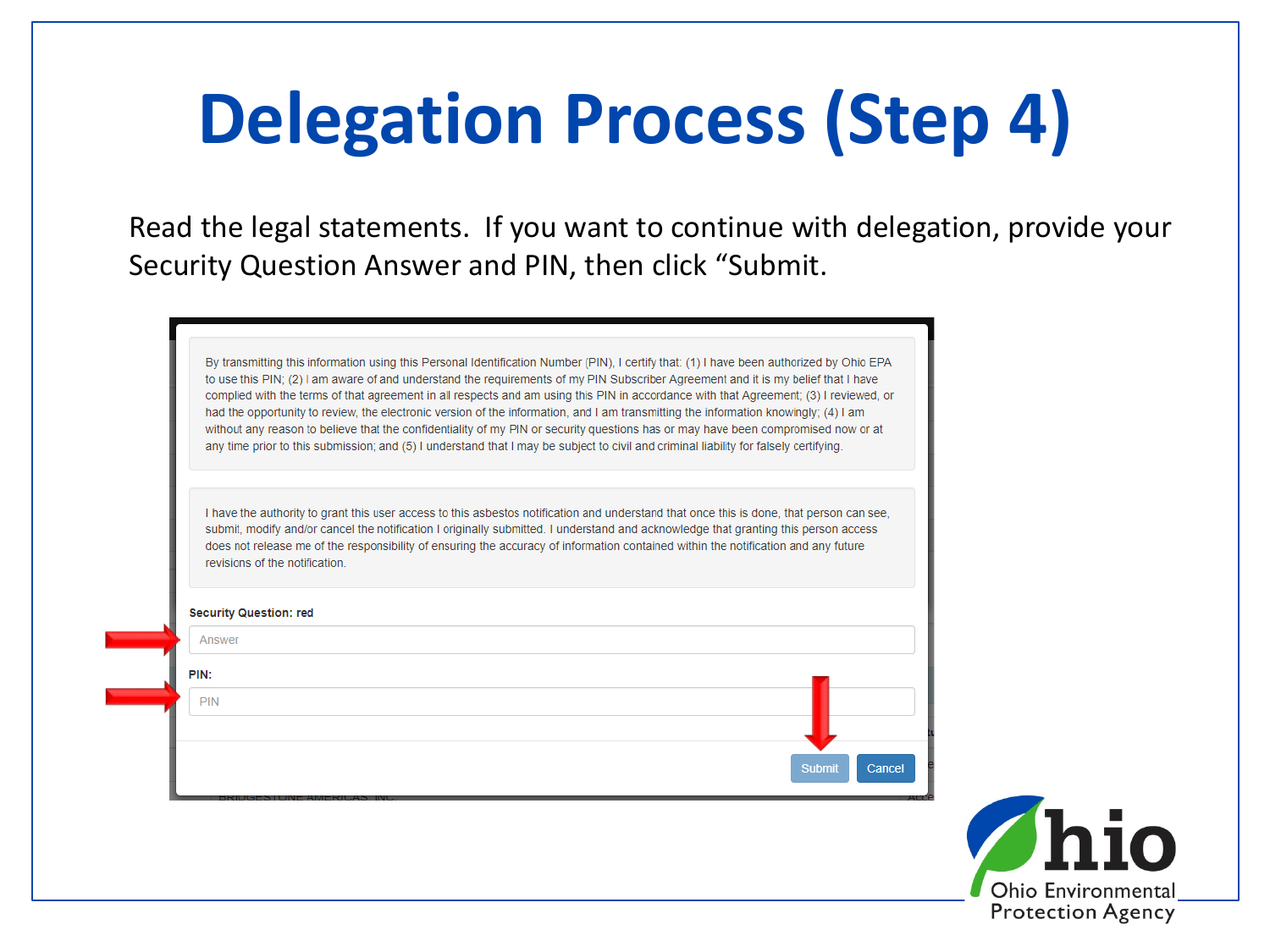# **Delegation Process (Step 5)**

The table on the Delegate Notification pop-up screen will keep a record of users who have been delegated access and what role they are assigned.

| <b>Delegate Notification</b> |                                |                                                      |                   |                                                         |
|------------------------------|--------------------------------|------------------------------------------------------|-------------------|---------------------------------------------------------|
| <b>Enter Account Name:</b>   |                                | <b>Make</b><br>No<br>Yes<br>Responsible<br>Official: |                   | <b>Delegate</b>                                         |
| <b>UserID</b>                | Role                           |                                                      |                   | <b>Actions</b>                                          |
| fjones                       | Delegated Responsible Official |                                                      |                   | Actions -                                               |
| mneedham                     | Responsible Official           |                                                      |                   | Actions $\sim$                                          |
| <b>Filter all columns</b>    |                                |                                                      | Previous<br>First | Next<br>Last                                            |
|                              |                                |                                                      |                   | Done                                                    |
|                              |                                |                                                      |                   |                                                         |
|                              |                                |                                                      |                   | $\sqrt{h}$ i<br>Ohio Environme<br><b>Protection Age</b> |

ncy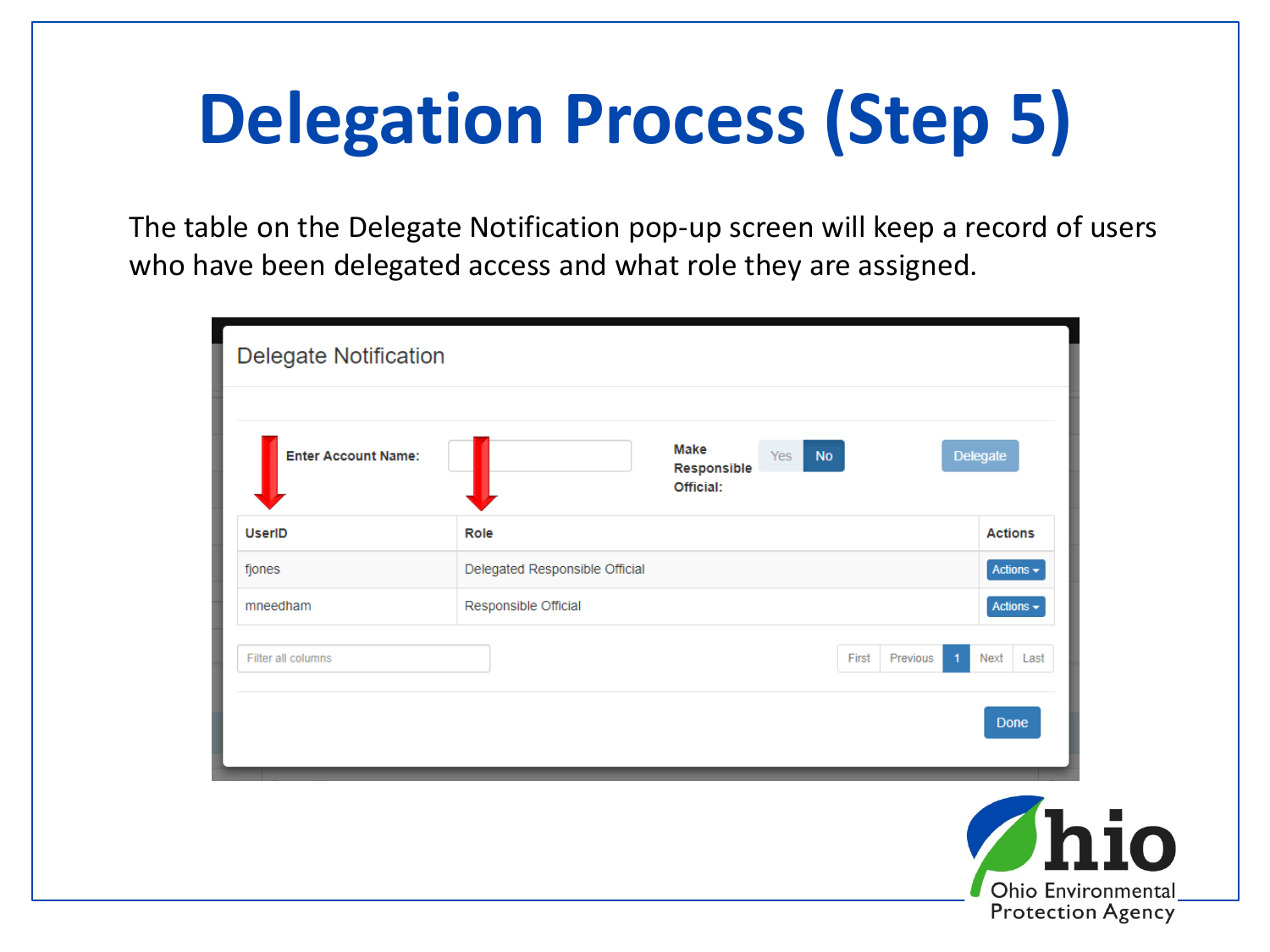# **Delegation Process (Confirmation)**

The initial user and the newly assigned user will both receive an email that includes the following information:

- 1. The account name of the user who was granted access.
- 2. The account name of the user who granted the access.
- 3. The privilege role granted to the new user.
- 4. The Notification ID number.



Ohio EPA's eBusiness Center online address: http://ebiz.epa.ohio.gov (PROD-B39600-ProdServer4)

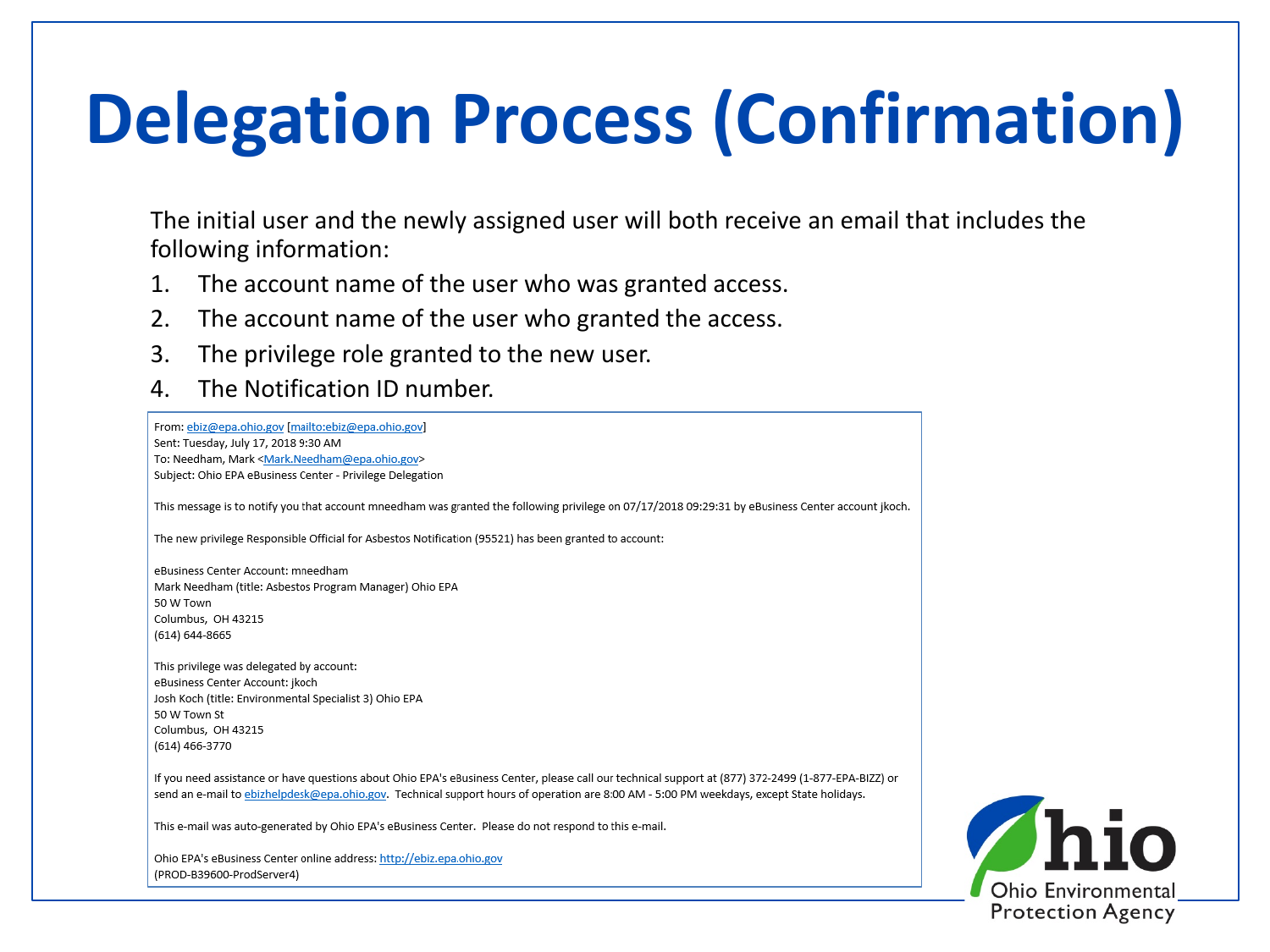# **Delegation Process (Remove)**

If at any time you want to remove a user's role assigned to the notification, you can access the Delegation Notification pop-up screen, click on the "Action" button, select "Delete", then "Yes" to confirm.

| <b>Actions</b>                                                                                                        |                                      | <b>Delegate Notification</b>                                                     |                                                                |                                                |                |                                                                     |
|-----------------------------------------------------------------------------------------------------------------------|--------------------------------------|----------------------------------------------------------------------------------|----------------------------------------------------------------|------------------------------------------------|----------------|---------------------------------------------------------------------|
| Actions $\sim$<br>⊕ View current pdf                                                                                  |                                      | <b>Enter Account Name:</b>                                                       |                                                                | <b>Make</b><br>Yes<br>Responsible<br>Official: | No.            | <b>Delegate</b>                                                     |
| 上 Download all pdf<br><b>●</b> View<br><b>C</b> Revise<br><b>圖 Projects</b><br><b>●</b> View Notes<br><b>Delegate</b> |                                      | <b>UserID</b><br>fjones<br>mneedham<br>Filter all columns                        | Role<br>Delegated Responsible Official<br>Responsible Official |                                                | First Previous | <b>Actions</b><br>Actions -<br><b>★</b> Delete<br>Next Last<br>Done |
| If you click "Yes", the<br>user and role will be<br>removed.                                                          | Confirm delete<br>te Not<br>er Accou | Once a delegation is deleted it cannot be undone! Do you really want to do this? | <b>No</b><br>Yes                                               | ×<br>$\mathbf{D}$                              | Thio           | Ohio Environmental<br><b>Protection Agency</b>                      |